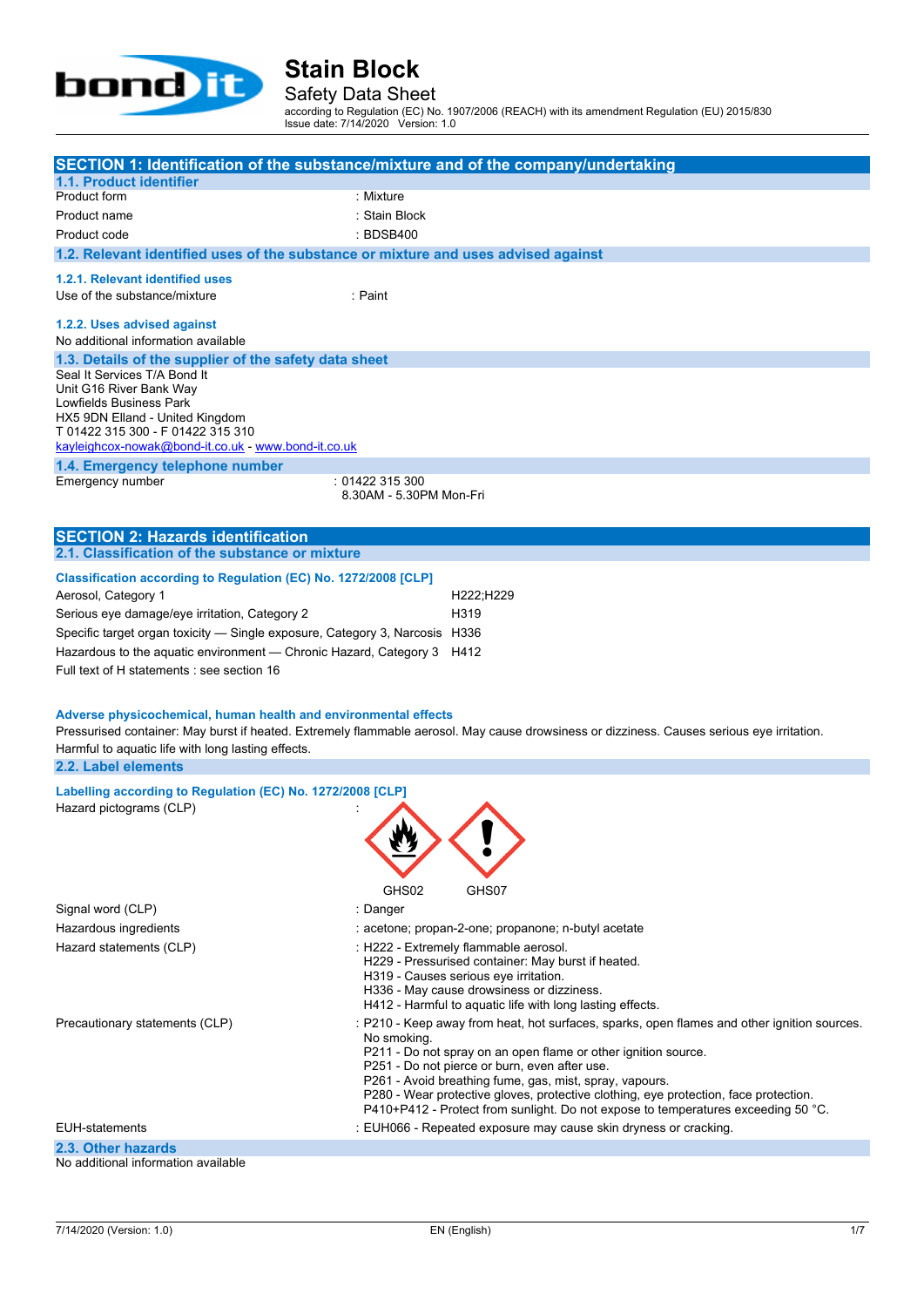#### Safety Data Sheet

according to Regulation (EC) No. 1907/2006 (REACH) with its amendment Regulation (EU) 2015/830

**SECTION 3: Composition/information on ingredients**

#### **3.1. Substances**

Not applicable **3.2. Mixtures**

| <b>Name</b>                           | <b>Product identifier</b>                                               | $\frac{9}{6}$                        | <b>Classification according to</b><br><b>Regulation (EC) No.</b><br>1272/2008 [CLP]                                                              |
|---------------------------------------|-------------------------------------------------------------------------|--------------------------------------|--------------------------------------------------------------------------------------------------------------------------------------------------|
| acetone; propan-2-one; propanone      | (CAS-No.) 67-64-1<br>(EC-No.) 200-662-2<br>(EC Index-No.) 606-001-00-8  | $>= 10 - 30$                         | Flam. Lig. 2, H225<br>Eye Irrit. 2, H319<br>STOT SE 3, H336                                                                                      |
| 1,2,4-trimethylbenzene                | (CAS-No.) 95-63-6<br>(EC-No.) 202-436-9<br>(EC Index-No.) 601-043-00-3  | $>= 1 - 10$                          | Flam. Liq. 3, H226<br>Acute Tox. 4 (Inhalation), H332<br>Eye Irrit. 2, H319<br>STOT SE 3, H335<br>Skin Irrit. 2, H315<br>Aquatic Chronic 2, H411 |
| cumene                                | (CAS-No.) 98-82-8<br>(EC-No.) 202-704-5<br>(EC Index-No.) 601-024-00-X  | $>=1 - 10$                           | Flam. Liq. 3, H226<br>Asp. Tox. 1, H304<br>STOT SE 3, H335<br>Aquatic Chronic 2, H411                                                            |
| mesitylene; 1,3,5-trimethylbenzene    | (CAS-No.) 108-67-8<br>(EC-No.) 203-604-4<br>(EC Index-No.) 601-025-00-5 | $>= 1 - 10$                          | Flam. Lig. 3, H226<br><b>STOT SE 3, H335</b><br>Aquatic Chronic 2, H411                                                                          |
| <b>Specific concentration limits:</b> |                                                                         |                                      |                                                                                                                                                  |
| <b>Name</b>                           | <b>Product identifier</b>                                               | <b>Specific concentration limits</b> |                                                                                                                                                  |
| mesitylene; 1,3,5-trimethylbenzene    | (CAS-No.) 108-67-8<br>(EC-No.) 203-604-4<br>(EC Index-No.) 601-025-00-5 | $(25 = C < 100)$ STOT SE 3, H335     |                                                                                                                                                  |

#### Full text of H-statements: see section 16

| <b>SECTION 4: First aid measures</b>                                            |                                                                                                                                                                                     |  |
|---------------------------------------------------------------------------------|-------------------------------------------------------------------------------------------------------------------------------------------------------------------------------------|--|
| 4.1. Description of first aid measures                                          |                                                                                                                                                                                     |  |
| First-aid measures general                                                      | : Call a poison center or a doctor if you feel unwell.                                                                                                                              |  |
| First-aid measures after inhalation                                             | : Remove person to fresh air and keep comfortable for breathing.                                                                                                                    |  |
| First-aid measures after skin contact                                           | : Wash skin with plenty of water.                                                                                                                                                   |  |
| First-aid measures after eye contact                                            | : Rinse cautiously with water for several minutes. Remove contact lenses, if present and<br>easy to do. Continue rinsing. If eye irritation persists: Get medical advice/attention. |  |
| First-aid measures after ingestion                                              | : Call a poison center or a doctor if you feel unwell.                                                                                                                              |  |
| 4.2. Most important symptoms and effects, both acute and delayed                |                                                                                                                                                                                     |  |
| Symptoms/effects                                                                | : May cause drowsiness or dizziness.                                                                                                                                                |  |
| Symptoms/effects after eye contact                                              | : Eye irritation.                                                                                                                                                                   |  |
| 4.3. Indication of any immediate medical attention and special treatment needed |                                                                                                                                                                                     |  |

Treat symptomatically.

| <b>SECTION 5: Firefighting measures</b>                    |                                                                                                                                             |  |
|------------------------------------------------------------|---------------------------------------------------------------------------------------------------------------------------------------------|--|
| 5.1. Extinguishing media                                   |                                                                                                                                             |  |
| Suitable extinguishing media                               | : Water spray. Dry powder. Foam. Carbon dioxide.                                                                                            |  |
| 5.2. Special hazards arising from the substance or mixture |                                                                                                                                             |  |
| Fire hazard                                                | : Extremely flammable aerosol.                                                                                                              |  |
| <b>Explosion hazard</b>                                    | : Pressurised container: May burst if heated.                                                                                               |  |
| Hazardous decomposition products in case of fire           | : Toxic fumes may be released.                                                                                                              |  |
| 5.3. Advice for firefighters                               |                                                                                                                                             |  |
| Protection during firefighting                             | : Do not attempt to take action without suitable protective equipment. Self-contained<br>breathing apparatus. Complete protective clothing. |  |

| <b>SECTION 6: Accidental release measures</b> |                                                                                                                                                              |
|-----------------------------------------------|--------------------------------------------------------------------------------------------------------------------------------------------------------------|
|                                               | 6.1. Personal precautions, protective equipment and emergency procedures                                                                                     |
| 6.1.1. For non-emergency personnel            |                                                                                                                                                              |
| Emergency procedures                          | : Ventilate spillage area. No open flames, no sparks, and no smoking. Avoid breathing<br>dust/fume/gas/mist/vapours/spray. Avoid contact with skin and eyes. |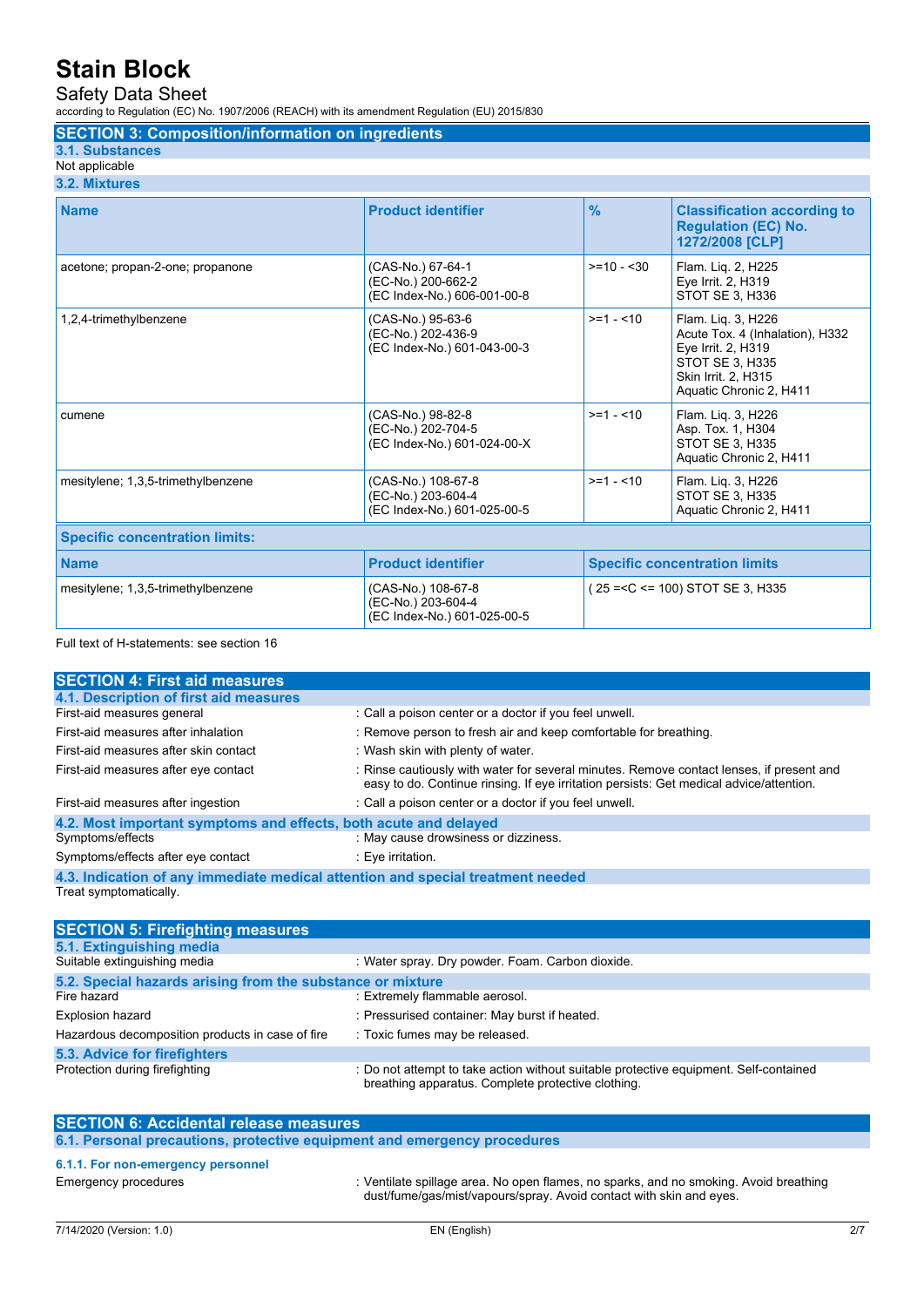#### Safety Data Sheet

according to Regulation (EC) No. 1907/2006 (REACH) with its amendment Regulation (EU) 2015/830

| 6.1.2. For emergency responders                           |                                                                                                                                                                |
|-----------------------------------------------------------|----------------------------------------------------------------------------------------------------------------------------------------------------------------|
| Protective equipment                                      | : Do not attempt to take action without suitable protective equipment. For further information<br>refer to section 8: "Exposure controls/personal protection". |
| <b>6.2. Environmental precautions</b>                     |                                                                                                                                                                |
| Avoid release to the environment.                         |                                                                                                                                                                |
| 6.3. Methods and material for containment and cleaning up |                                                                                                                                                                |
| Methods for cleaning up                                   | : Mechanically recover the product.                                                                                                                            |
| Other information                                         | : Dispose of materials or solid residues at an authorized site.                                                                                                |
| 6.4. Reference to other sections                          |                                                                                                                                                                |
| For further information refer to section 13.              |                                                                                                                                                                |

| <b>SECTION 7: Handling and storage</b>                            |                                                                                                                                                                                                                                                                                                                                                                                     |
|-------------------------------------------------------------------|-------------------------------------------------------------------------------------------------------------------------------------------------------------------------------------------------------------------------------------------------------------------------------------------------------------------------------------------------------------------------------------|
| 7.1. Precautions for safe handling                                |                                                                                                                                                                                                                                                                                                                                                                                     |
| Precautions for safe handling                                     | : Keep away from heat, hot surfaces, sparks, open flames and other ignition sources. No<br>smoking. Do not spray on an open flame or other ignition source. Do not pierce or burn,<br>even after use. Use only outdoors or in a well-ventilated area. Avoid breathing<br>dust/fume/gas/mist/vapours/spray. Avoid contact with skin and eyes. Wear personal<br>protective equipment. |
| Hygiene measures                                                  | : Do not eat, drink or smoke when using this product. Always wash hands after handling the<br>product.                                                                                                                                                                                                                                                                              |
| 7.2. Conditions for safe storage, including any incompatibilities |                                                                                                                                                                                                                                                                                                                                                                                     |
| Storage conditions                                                | : Protect from sunlight. Do not expose to temperatures exceeding 50 °C/ 122 °F. Store<br>locked up. Store in a well-ventilated place. Keep container tightly closed. Keep cool.                                                                                                                                                                                                     |
|                                                                   |                                                                                                                                                                                                                                                                                                                                                                                     |

**7.3. Specific end use(s)** No additional information available

| <b>SECTION 8: Exposure controls/personal protection</b>                  |
|--------------------------------------------------------------------------|
| <b>8.1. Control parameters</b>                                           |
| No additional information available                                      |
| 8.2. Exposure controls                                                   |
| Appropriate engineering controls:                                        |
| Ensure good ventilation of the work station.                             |
| Hand protection:                                                         |
| Protective gloves                                                        |
| Eye protection:                                                          |
| Safety glasses                                                           |
| Skin and body protection:                                                |
| Wear suitable protective clothing                                        |
| <b>Respiratory protection:</b>                                           |
| In case of insufficient ventilation, wear suitable respiratory equipment |

#### **Environmental exposure controls:**

Avoid release to the environment.

| <b>SECTION 9: Physical and chemical properties</b>         |                      |  |
|------------------------------------------------------------|----------------------|--|
| 9.1. Information on basic physical and chemical properties |                      |  |
| Physical state                                             | : Liquid             |  |
| Appearance                                                 | : Aerosol spray can. |  |
| Colour                                                     | : white.             |  |
| Odour                                                      | : characteristic.    |  |
| Odour threshold                                            | : No data available  |  |
| рH                                                         | : No data available  |  |
| Relative evaporation rate (butylacetate=1)                 | : No data available  |  |
| Melting point                                              | : Not applicable     |  |
| Freezing point                                             | : No data available  |  |
| Boiling point                                              | : No data available  |  |
| Flash point                                                | : -40 °C             |  |
| Auto-ignition temperature                                  | : No data available  |  |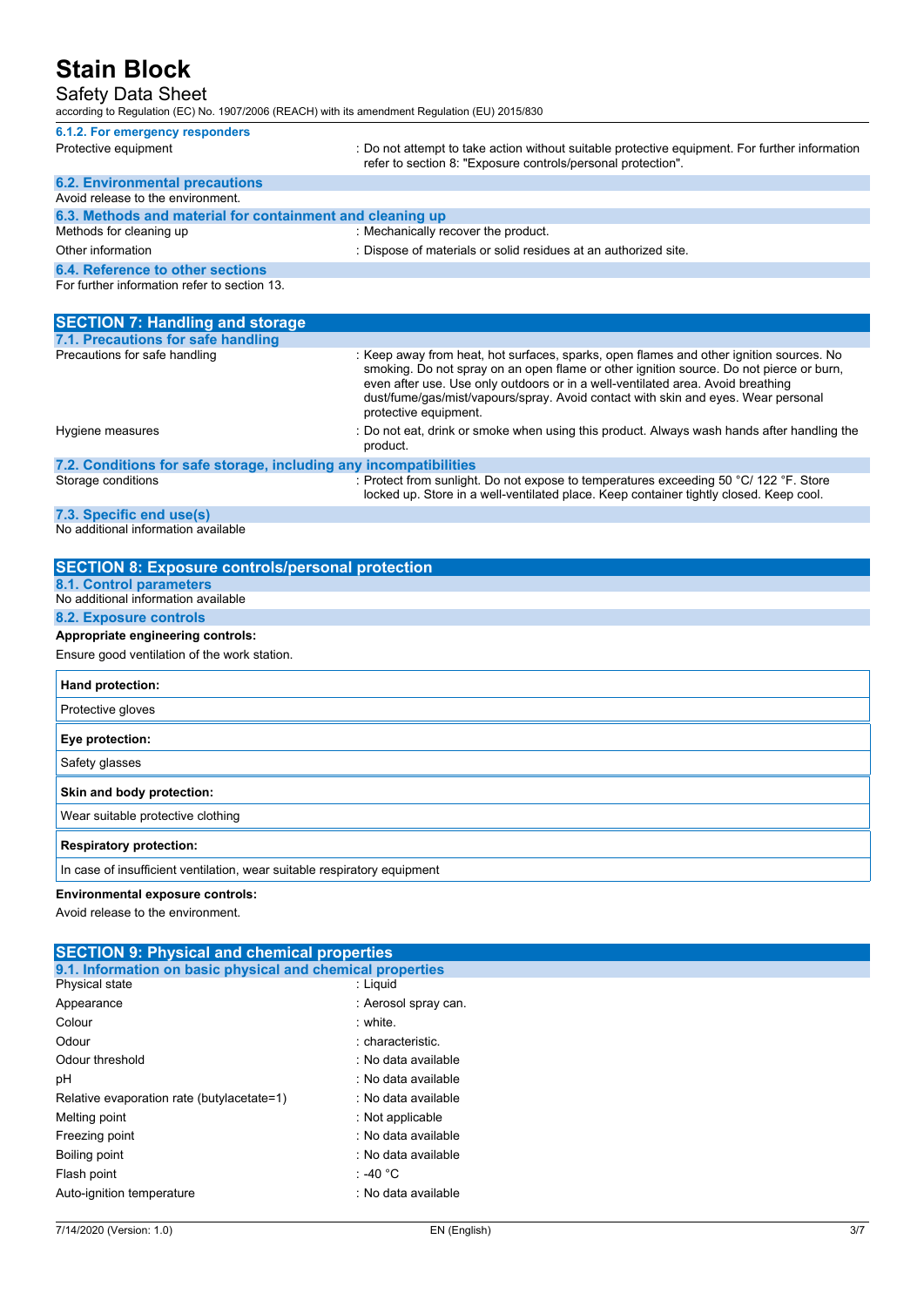### Safety Data Sheet

according to Regulation (EC) No. 1907/2006 (REACH) with its amendment Regulation (EU) 2015/830

| Decomposition temperature                        | : No data available                           |
|--------------------------------------------------|-----------------------------------------------|
| Flammability (solid, gas)                        | : Extremely flammable aerosol.                |
| Vapour pressure                                  | : No data available                           |
| Relative vapour density at 20 °C                 | : No data available                           |
| Relative density                                 | : No data available                           |
| Solubility                                       | : No data available                           |
| Log Pow                                          | : No data available                           |
| Viscosity, kinematic                             | : No data available                           |
| Viscosity, dynamic                               | : No data available                           |
| Explosive properties                             | : Pressurised container: May burst if heated. |
| Oxidising properties                             | : No data available                           |
| Lower explosive limit (LEL)                      | $: 1.8$ vol $%$                               |
| Upper explosive limit (UEL)                      | $: 9.5$ vol $%$                               |
| $\sim$ $\sim$ $\sim$ $\sim$ $\sim$ $\sim$ $\sim$ |                                               |

### **9.2. Other information**

### No additional information available

| <b>SECTION 10: Stability and reactivity</b>                                                     |
|-------------------------------------------------------------------------------------------------|
| 10.1. Reactivity                                                                                |
| Extremely flammable aerosol. Pressurised container: May burst if heated.                        |
| <b>10.2. Chemical stability</b>                                                                 |
| Stable under normal conditions.                                                                 |
| 10.3. Possibility of hazardous reactions                                                        |
| No dangerous reactions known under normal conditions of use.                                    |
| <b>10.4. Conditions to avoid</b>                                                                |
| Avoid contact with hot surfaces. Heat. No flames, no sparks. Eliminate all sources of ignition. |
| 10.5. Incompatible materials                                                                    |
| No additional information available                                                             |
| 10.6. Hazardous decomposition products                                                          |

Under normal conditions of storage and use, hazardous decomposition products should not be produced.

| <b>SECTION 11: Toxicological information</b> |                                      |
|----------------------------------------------|--------------------------------------|
| 11.1. Information on toxicological effects   |                                      |
| Acute toxicity (oral)                        | : Not classified                     |
| Acute toxicity (dermal)                      | : Not classified                     |
| Acute toxicity (inhalation)                  | : Not classified                     |
| acetone; propan-2-one; propanone (67-64-1)   |                                      |
| LD50 oral rat                                | 5800 mg/kg bodyweight                |
| LD50 dermal rat                              | > 15800 mg/kg bodyweight             |
| LC50 inhalation rat (Vapours - mg/l/4h)      | 76 mg/l/4h                           |
| Skin corrosion/irritation                    | : Not classified                     |
| Serious eye damage/irritation                | : Causes serious eye irritation.     |
| Respiratory or skin sensitisation            | : Not classified                     |
| Germ cell mutagenicity                       | : Not classified                     |
| Carcinogenicity                              | : Not classified                     |
| Reproductive toxicity                        | : Not classified                     |
| STOT-single exposure                         | : May cause drowsiness or dizziness. |
| STOT-repeated exposure                       | : Not classified                     |
| Aspiration hazard                            | : Not classified                     |

| <b>SECTION 12: Ecological information</b>                    |                                                      |
|--------------------------------------------------------------|------------------------------------------------------|
| <b>12.1. Toxicity</b>                                        |                                                      |
| Ecology - general                                            | : Harmful to aquatic life with long lasting effects. |
| Hazardous to the aquatic environment, short-term<br>(acute)  | : Not classified                                     |
| Hazardous to the aquatic environment, long-term<br>(chronic) | : Harmful to aquatic life with long lasting effects. |
| 12.2. Persistence and degradability                          |                                                      |
| No additional information available                          |                                                      |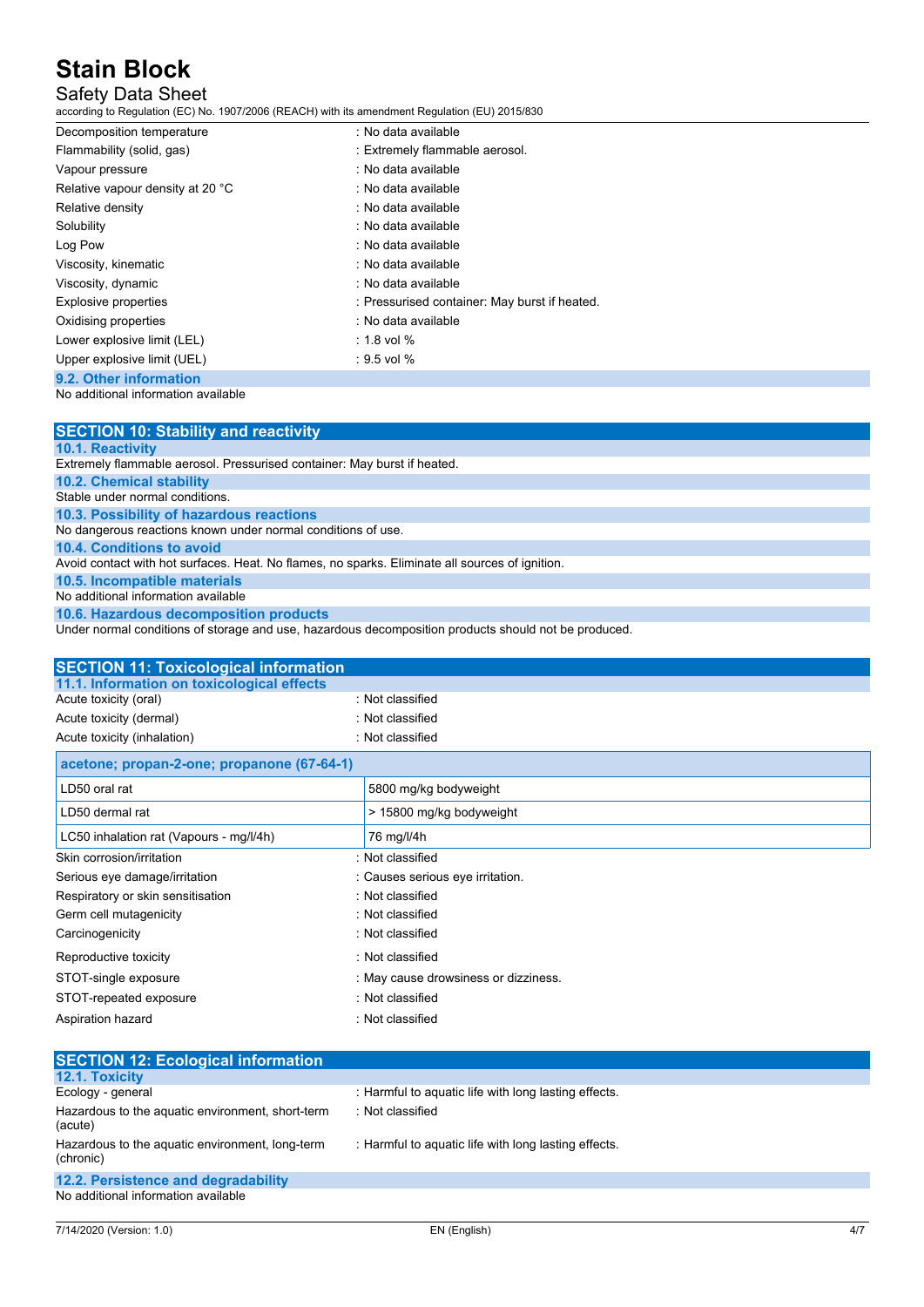### Safety Data Sheet

according to Regulation (EC) No. 1907/2006 (REACH) with its amendment Regulation (EU) 2015/830

| 12.3. Bioaccumulative potential          |  |  |
|------------------------------------------|--|--|
| No additional information available      |  |  |
| 12.4. Mobility in soil                   |  |  |
| No additional information available      |  |  |
| 12.5. Results of PBT and vPvB assessment |  |  |
| No additional information available      |  |  |
| 12.6. Other adverse effects              |  |  |
| No additional information available      |  |  |

### **SECTION 13: Disposal considerations 13.1. Waste treatment methods**

: Dispose of contents/container in accordance with licensed collector's sorting instructions.

| <b>SECTION 14: Transport information</b><br>In accordance with ADR / RID / IMDG / IATA / ADN |                                                                |                                       |                                      |                                       |  |
|----------------------------------------------------------------------------------------------|----------------------------------------------------------------|---------------------------------------|--------------------------------------|---------------------------------------|--|
|                                                                                              |                                                                |                                       |                                      |                                       |  |
| <b>ADR</b>                                                                                   | <b>IMDG</b>                                                    | <b>IATA</b>                           | <b>ADN</b>                           | <b>RID</b>                            |  |
| 14.1. UN number                                                                              |                                                                |                                       |                                      |                                       |  |
| <b>UN 1950</b>                                                                               | <b>UN 1950</b>                                                 | <b>UN 1950</b>                        | <b>UN 1950</b>                       | <b>UN 1950</b>                        |  |
| 14.2. UN proper shipping name                                                                |                                                                |                                       |                                      |                                       |  |
| <b>AEROSOLS</b>                                                                              | <b>AEROSOLS</b>                                                | Aerosols, flammable                   | <b>AEROSOLS</b>                      | <b>AEROSOLS</b>                       |  |
| <b>Transport document description</b>                                                        |                                                                |                                       |                                      |                                       |  |
| UN 1950 AEROSOLS, 2.1,<br>(D)                                                                | UN 1950 AEROSOLS, 2.1                                          | UN 1950 Aerosols,<br>flammable, 2.1   | <b>UN 1950 AEROSOLS, 2.1</b>         | <b>UN 1950 AEROSOLS, 2.1</b>          |  |
| 14.3. Transport hazard class(es)                                                             |                                                                |                                       |                                      |                                       |  |
| 2.1                                                                                          | 2.1                                                            | 2.1                                   | 2.1                                  | 2.1                                   |  |
|                                                                                              |                                                                |                                       |                                      |                                       |  |
| 14.4. Packing group                                                                          |                                                                |                                       |                                      |                                       |  |
| Not applicable                                                                               | Not applicable                                                 | Not applicable                        | Not applicable                       | Not applicable                        |  |
| <b>14.5. Environmental hazards</b>                                                           |                                                                |                                       |                                      |                                       |  |
| Dangerous for the<br>environment : No                                                        | Dangerous for the<br>environment : No<br>Marine pollutant : No | Dangerous for the<br>environment : No | Dangerous for the<br>environment: No | Dangerous for the<br>environment : No |  |
| No supplementary information available                                                       |                                                                |                                       |                                      |                                       |  |
| 14.6. Special precautions for user                                                           |                                                                |                                       |                                      |                                       |  |
| <b>Overland transport</b>                                                                    |                                                                |                                       |                                      |                                       |  |
| Classification code (ADR)                                                                    | :5F                                                            |                                       |                                      |                                       |  |
| Special provisions (ADR)                                                                     |                                                                | : 190, 327, 344, 625                  |                                      |                                       |  |
| Limited quantities (ADR)                                                                     | : 11                                                           |                                       |                                      |                                       |  |
| Excepted quantities (ADR)                                                                    | $\pm 50$                                                       |                                       |                                      |                                       |  |
| Packing instructions (ADR)                                                                   |                                                                | : P207, LP200                         |                                      |                                       |  |
| Special packing provisions (ADR)                                                             |                                                                | : PP87, RR6, L2                       |                                      |                                       |  |
| Mixed packing provisions (ADR)                                                               | : MP9                                                          |                                       |                                      |                                       |  |
| Transport category (ADR)                                                                     | : 2                                                            |                                       |                                      |                                       |  |
| Special provisions for carriage - Packages (ADR)                                             | : V14                                                          |                                       |                                      |                                       |  |
| Special provisions for carriage - Loading,<br>unloading and handling (ADR)                   |                                                                | : CV9, CV12                           |                                      |                                       |  |
| Special provisions for carriage - Operation (ADR)                                            | : S2                                                           |                                       |                                      |                                       |  |
| Tunnel restriction code (ADR)                                                                | $\therefore$ D                                                 |                                       |                                      |                                       |  |
| <b>Transport by sea</b>                                                                      |                                                                |                                       |                                      |                                       |  |
| Special provisions (IMDG)                                                                    |                                                                | : 63, 190, 277, 327, 344, 381, 959    |                                      |                                       |  |
| Packing instructions (IMDG)                                                                  |                                                                | : P207, LP200                         |                                      |                                       |  |
| 7/14/2020 (Version: 1.0)                                                                     |                                                                | EN (English)                          |                                      | 5/7                                   |  |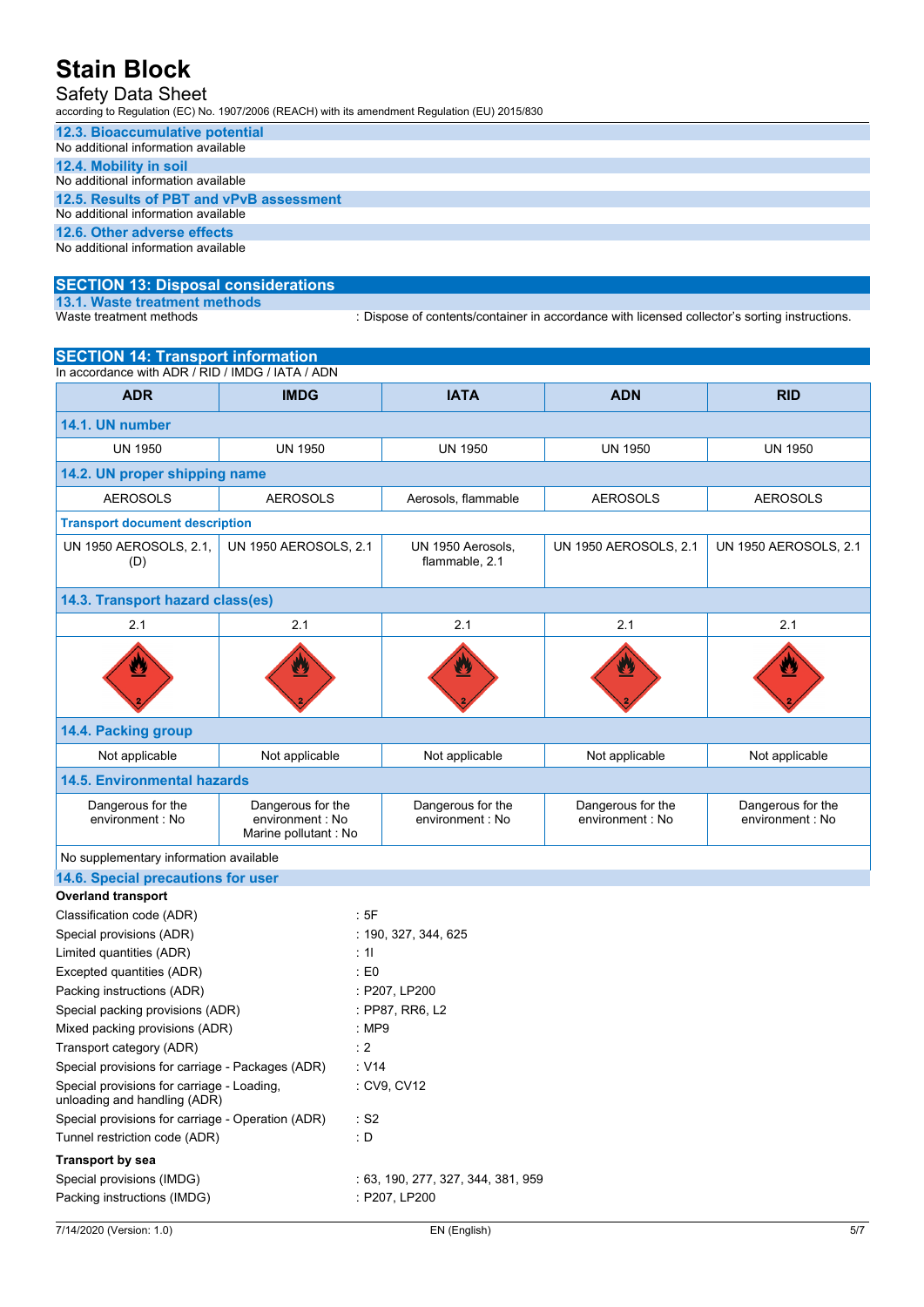### Safety Data Sheet

according to Regulation (EC) No. 1907/2006 (REACH) with its amendment Regulation (EU) 2015/830

| $\frac{1}{2}$ . The magnetic matrix $\frac{1}{2}$ . The magnetic matrix $\frac{1}{2}$ . The magnetic magnetic matrix $\frac{1}{2}$ |                      |
|------------------------------------------------------------------------------------------------------------------------------------|----------------------|
| Special packing provisions (IMDG)                                                                                                  | : PP87, L2           |
| EmS-No. (Fire)                                                                                                                     | $: F-D$              |
| EmS-No. (Spillage)                                                                                                                 | $\cdot$ S-U          |
| Stowage category (IMDG)                                                                                                            | : None               |
| Stowage and handling (IMDG)                                                                                                        | : SW1, SW22          |
| Segregation (IMDG)                                                                                                                 | : SG69               |
| Air transport                                                                                                                      |                      |
| PCA Excepted quantities (IATA)                                                                                                     | $\therefore$ E0      |
| PCA Limited quantities (IATA)                                                                                                      | :Y203                |
| PCA limited quantity max net quantity (IATA)                                                                                       | : 30kgG              |
| PCA packing instructions (IATA)                                                                                                    | : 203                |
| PCA max net quantity (IATA)                                                                                                        | $:75$ kg             |
| CAO packing instructions (IATA)                                                                                                    | : 203                |
| CAO max net quantity (IATA)                                                                                                        | : 150kg              |
| Special provisions (IATA)                                                                                                          | : A145, A167, A802   |
| ERG code (IATA)                                                                                                                    | : 10L                |
| Inland waterway transport                                                                                                          |                      |
| Classification code (ADN)                                                                                                          | :5F                  |
| Special provisions (ADN)                                                                                                           | : 190, 327, 344, 625 |
| Limited quantities (ADN)                                                                                                           | :1L                  |
| Excepted quantities (ADN)                                                                                                          | $\therefore$ E0      |
| Equipment required (ADN)                                                                                                           | $:$ PP, EX, A        |
| Ventilation (ADN)                                                                                                                  | : VE01, VE04         |
| Number of blue cones/lights (ADN)                                                                                                  | $\div$ 1             |
| <b>Rail transport</b>                                                                                                              |                      |
| Classification code (RID)                                                                                                          | : 5F                 |
| Special provisions (RID)                                                                                                           | : 190, 327, 344, 625 |
| Limited quantities (RID)                                                                                                           | : 1L                 |
| Excepted quantities (RID)                                                                                                          | $\therefore$ E0      |
| Packing instructions (RID)                                                                                                         | : P207, LP200        |
| Special packing provisions (RID)                                                                                                   | : PP87, RR6, L2      |
| Mixed packing provisions (RID)                                                                                                     | : MP9                |
| Transport category (RID)                                                                                                           | : 2                  |
| Special provisions for carriage - Packages (RID)                                                                                   | W14                  |
| Special provisions for carriage - Loading,<br>unloading and handling (RID)                                                         | : CW9, CW12          |
| Colis express (express parcels) (RID)                                                                                              | $\therefore$ CE2     |
| Hazard identification number (RID)                                                                                                 | : 23                 |
| 14.7 Transport in bulk seconding to Annex II of Marnel and the IPC Code                                                            |                      |

**14.7. Transport in bulk according to Annex II of Marpol and the IBC Code** Not applicable

### **SECTION 15: Regulatory information**

**15.1. Safety, health and environmental regulations/legislation specific for the substance or mixture**

#### **15.1.1. EU-Regulations**

Contains no REACH substances with Annex XVII restrictions

Contains no substance on the REACH candidate list

Contains no REACH Annex XIV substances

Contains no substance subject to Regulation (EU) No 649/2012 of the European Parliament and of the Council of 4 July 2012 concerning the export and import of hazardous chemicals.

Contains no substance subject to Regulation (EU) No 2019/1021 of the European Parliament and of the Council of 20 June 2019 on persistent organic pollutants

#### **15.1.2. National regulations**

No additional information available

**15.2. Chemical safety assessment**

No chemical safety assessment has been carried out